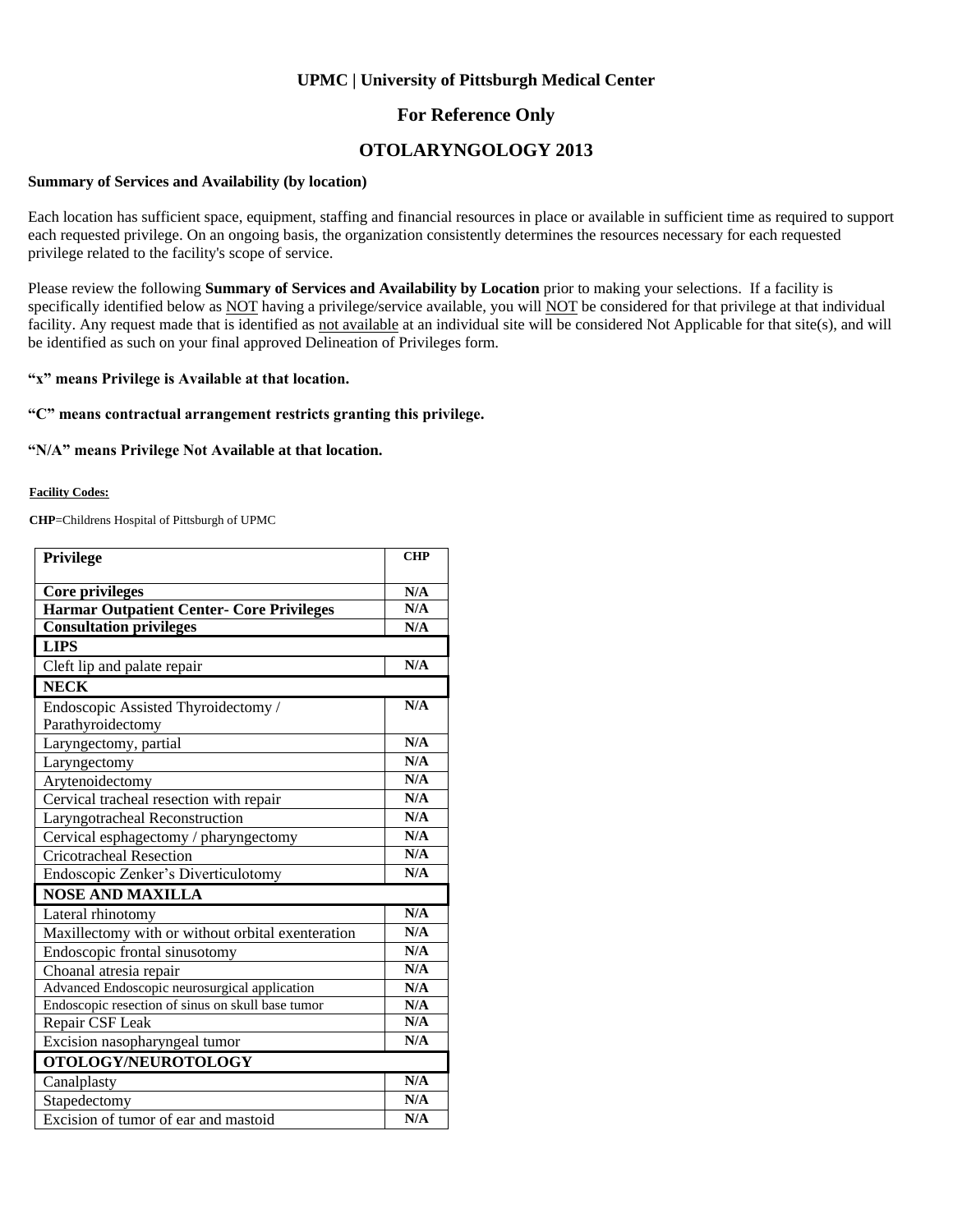## **UPMC | University of Pittsburgh Medical Center**

# **For Reference Only**

# **OTOLARYNGOLOGY 2013**

Page 2 of 3

| Privilege                                     | <b>CHP</b>              |
|-----------------------------------------------|-------------------------|
| Facial nerve decompression                    | N/A                     |
| Facial nerve reanimation procedures           | N/A                     |
| Tympanic neurectomy                           | N/A                     |
| Labyrinthectomy                               | N/A                     |
| Endolymphatic sac operations                  | N/A                     |
| Bone Hearing Aid Surgical Insertion (BAHA)    | N/A                     |
| <b>Cochlear Implantation</b>                  | N/A                     |
| Atresia reconstruction                        | N/A                     |
| Microtia reconstruction                       | N/A                     |
| Petrous apicectomy                            | N/A                     |
| Resection acoustic neuroma                    | N/A                     |
| Vestibular nerve section                      | N/A                     |
| Excision periauricular cyst                   | N/A                     |
| Temporal bone resection                       | N/A                     |
| Skull base surgery                            | N/A                     |
| Ossicular reconstruction                      | N/A                     |
| Middle cranial fossa approach to the internal | N/A                     |
| auditory canal                                |                         |
| Singular neurectomy                           | N/A                     |
| Trans retrolabyrinthe surgery                 | N/A                     |
| PLASTIC AND RECONSTRUCTIVE                    |                         |
| <b>OTOLARYNGOLOGY</b>                         |                         |
| Dermabrasion, chemical peel                   | N/A                     |
| <b>Facial Augmentation</b>                    | N/A                     |
| Rhytidectomy                                  | N/A                     |
| Blepharoplasty                                | N/A                     |
| Liposuction                                   | N/A                     |
| <b>SALIVARY GLANDS</b>                        |                         |
| Sialoendoscopy                                | N/A                     |
| <b>ULTRASOUND</b>                             | N/A                     |
| <b>ANESTHESIA</b>                             |                         |
| Moderate sedation                             | N/A                     |
| <b>LASER</b>                                  |                         |
| CO <sub>2</sub>                               | N/A                     |
| Nd:YAG                                        | N/A                     |
| Ho:YAG                                        | N/A                     |
| KTP-YAG                                       | N/A                     |
| Excimer-193 nm                                | N/A                     |
| Excimer-308 nm                                | N/A                     |
| <b>FLUOROSCOPY</b> (Certificate Required)     | $\mathbf{N}/\mathbf{A}$ |
| <b>ROBOTICS</b> (Certificate Required)        | N/A                     |
| <b>TELEMEDICINE</b>                           | $\mathbf{N}/\mathbf{A}$ |
|                                               |                         |

### **PRIVILEGES ONLY FOR PRACTITIONERS APPLYING TO CHILDRENS HOSPITAL OF PITTSBURGH OF UPMC (CHP):**

| Privilege                                       | <b>CHP</b> |
|-------------------------------------------------|------------|
| <b>Core privileges - General Otolaryngology</b> |            |
| Core privileges - Pediatric Otolaryngology      |            |